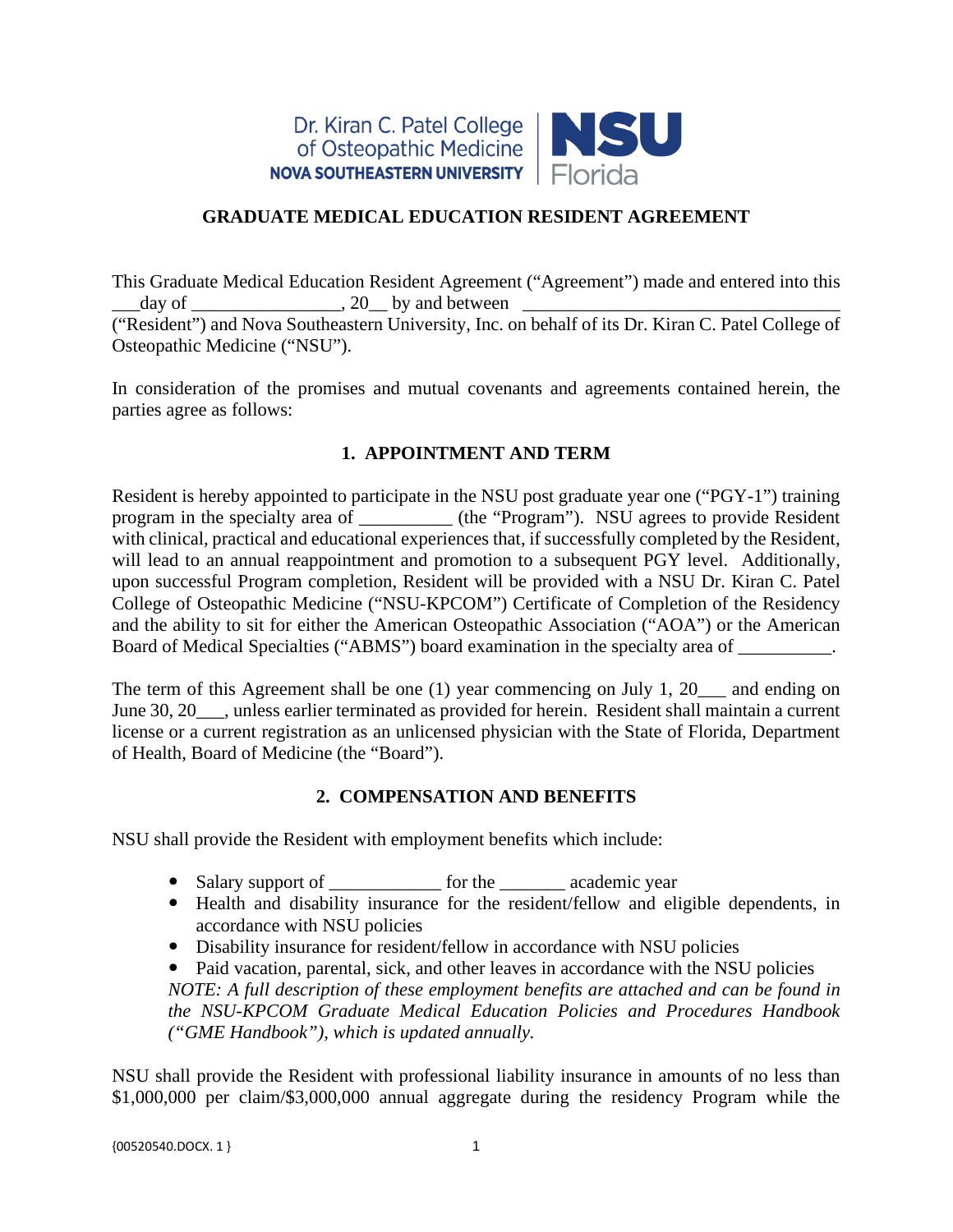Resident is on official duty and acting within the scope of this Agreement. Resident shall not be covered under NSU's professional liability coverage while moonlighting.

Resident agrees to fully cooperate with NSU with respect to any litigation arising out of actions which occurred during the term of this Agreement (including claims made or investigations or proceedings on-going after termination of this Agreement). Such cooperation will include, but not be limited to, assistance with trial preparation, attendance at depositions and trial, and any other reasonable requests by NSU, at no charge to NSU and will survive the termination of this Agreement.

# **3. RESIDENT PHYSICIAN RESPONSIBILITIES**

Resident agrees to:

- A. Perform satisfactorily and to the best of his or her ability the customary responsibilities of Residents.
- B. Abide by the policies, procedures, laws, rules, regulations, and protocols of work facilities and GME Handbook. In connection therewith, NSU shall provide to and orient Resident to its applicable policies and protocols.
- C. Follow the schedule provided to him/her and to timely attend all classes, clinics, lecture, rotations or other assigned activities.
- D. If assigned outside of NSU or the training facility, Resident's activities will be governed by NSU in conjunction with the outside institution.
- E. Follow all institutional and Program policies regarding duty hours and moonlighting as contained herein and specified in the GME Handbook.
- F. Be responsible to the Program Director, Assigned Rotation Preceptor, Site Director, and member(s) of Hospital/Clinic Staff under whose supervision Resident may from time to time serve, and to the Program's Chief Resident.
- G. Conduct himself/herself in compliance with all rules, regulations and bylaws of NSU and the rotating institution, its Medical Staff, all applicable Service, Departmental and Divisional Rules and Regulations, as well as all applicable policies, both personnel and operational, and such specific rules and regulations as from time to time may be established for residents. Resident agrees not to engage in any activities that interfere with or detract from Resident's duties to NSU or to the orderly and effective operation of NSU, the educational program or the rotating institution.

Additionally, Resident understands that his or her position of resident physician entails provision of care commensurate with the resident physician's level of advancement and competence, under the general supervision of appropriately privileged attending staff. Specifically, Resident is expected to:

- (i) Read, become familiar with, and abide by the policies and procedures set forth in the GME Handbook and the rotating institution's resident handbook, when assigned to institutions outside of NSU. Resident is also responsible for reviewing and abiding by any updates to NSU's or rotating institution's policies and procedures.
- (ii) Develop a personal program of self-study and professional growth with guidance from the teaching staff.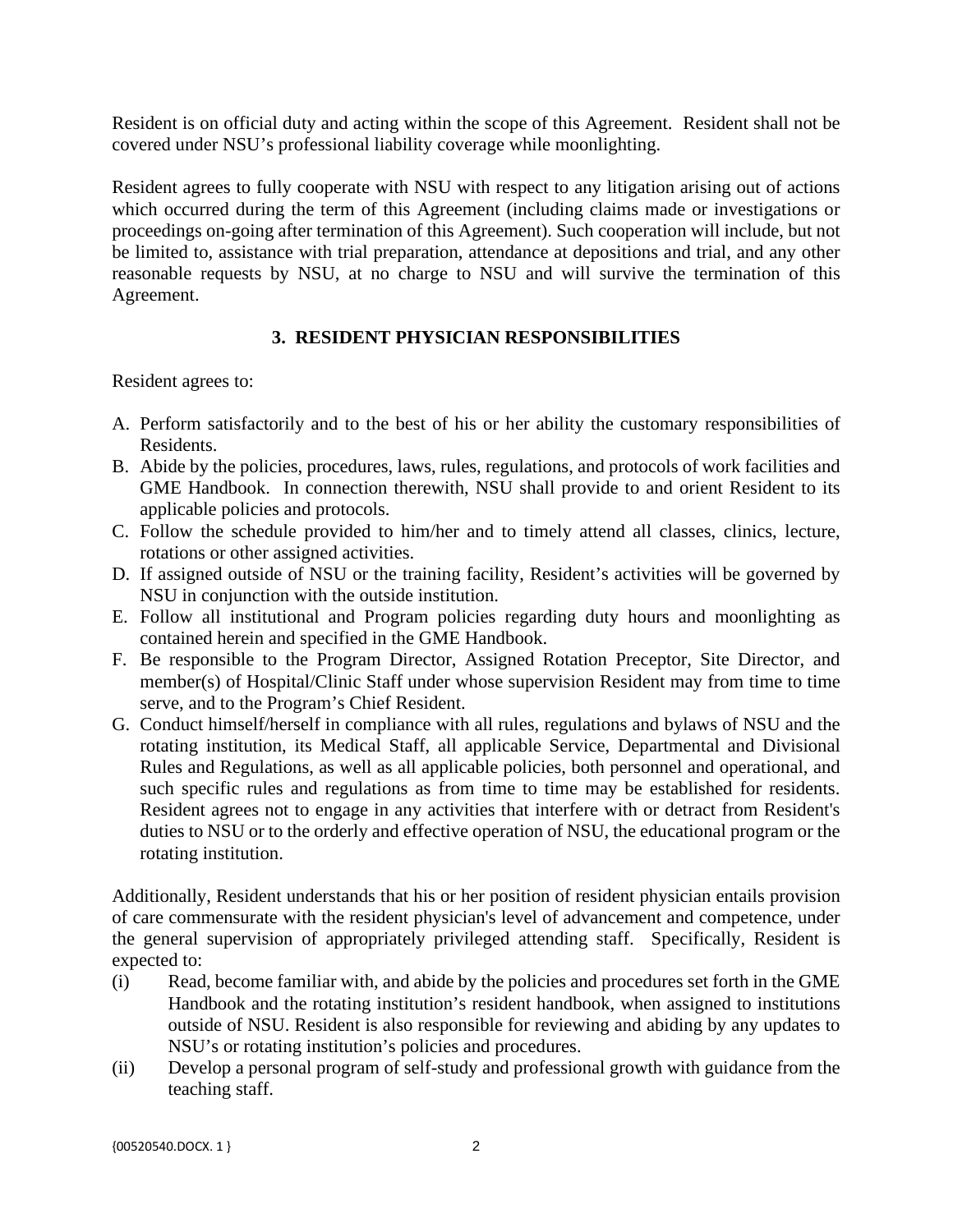- (iii) Participate in safe, effective and compassionate patient care under supervision.
- (iv) Participate completely in the educational activities of the program and, as required, assume responsibility for teaching and supervising other resident physicians and medical students.
- (v) Participate in institutional programs and activities involving the medical staff and adhere to established practices, procedures and policies of the institution.
- (vi) Participate in institutional committees and councils, especially those that relate to patient care review activities.
- (vii) Develop an understanding of ethical, socioeconomic and medical/legal issues that affect health care practice and of how to apply cost containment measures in the provision of patient care.
- (viii) Work harmoniously with other members of the health care team.
- (ix) Complete in a timely manner all responsibilities with respect to medical records and maintain the confidentiality of patient records and information as required by law.
- (x) Submit to the Program Director or to the Designated Institutional Official, at least annually, confidential, written evaluations of the program faculty and the educational experiences.
- (xi) Achieve standards set by the Program Director in the six education competencies: Patient Care, Medical Knowledge, Practice Based Learning and Improvement, Interpersonal and Communication Skills, Professionalism, and Systems Based Practice.
- (xii) Resident shall abide by NSU's or the rotating institution's dress code for all employees as set forth in GME Handbook.

### **4. OFFICIAL REPRESENTATIVES**

| For NSU-KPCOM:               | Name:<br>Title:             | Janet Hamstra, Ed.D.<br>Designated Institutional Officer |
|------------------------------|-----------------------------|----------------------------------------------------------|
| For Program:                 | Name:<br>Title:<br>Program: | Program Director<br>Residency                            |
| For Resident / Fellow: Name: |                             |                                                          |

### **5. MOONLIGHTING POLICY**

Resident may not engage in outside employment (moonlighting) except where prior written approval from NSU has been obtained. NSU shall have sole discretion when deciding whether to approve Resident's outside employment. PGY-1 residents are not permitted to moonlight under any circumstances. For further information, please see the Moonlighting Policy in the GME Handbook.

#### **6. DUTY HOURS POLICY**

Each Program's formal written policies governing resident duty hours are designed to foster resident education and facilitate the care of patients. Duty hours will be set to be consistent with the ACGME's Institutional and Common Program Requirements of the specialties and subspecialties that apply to each program. Resident duty hours and on-call time periods will not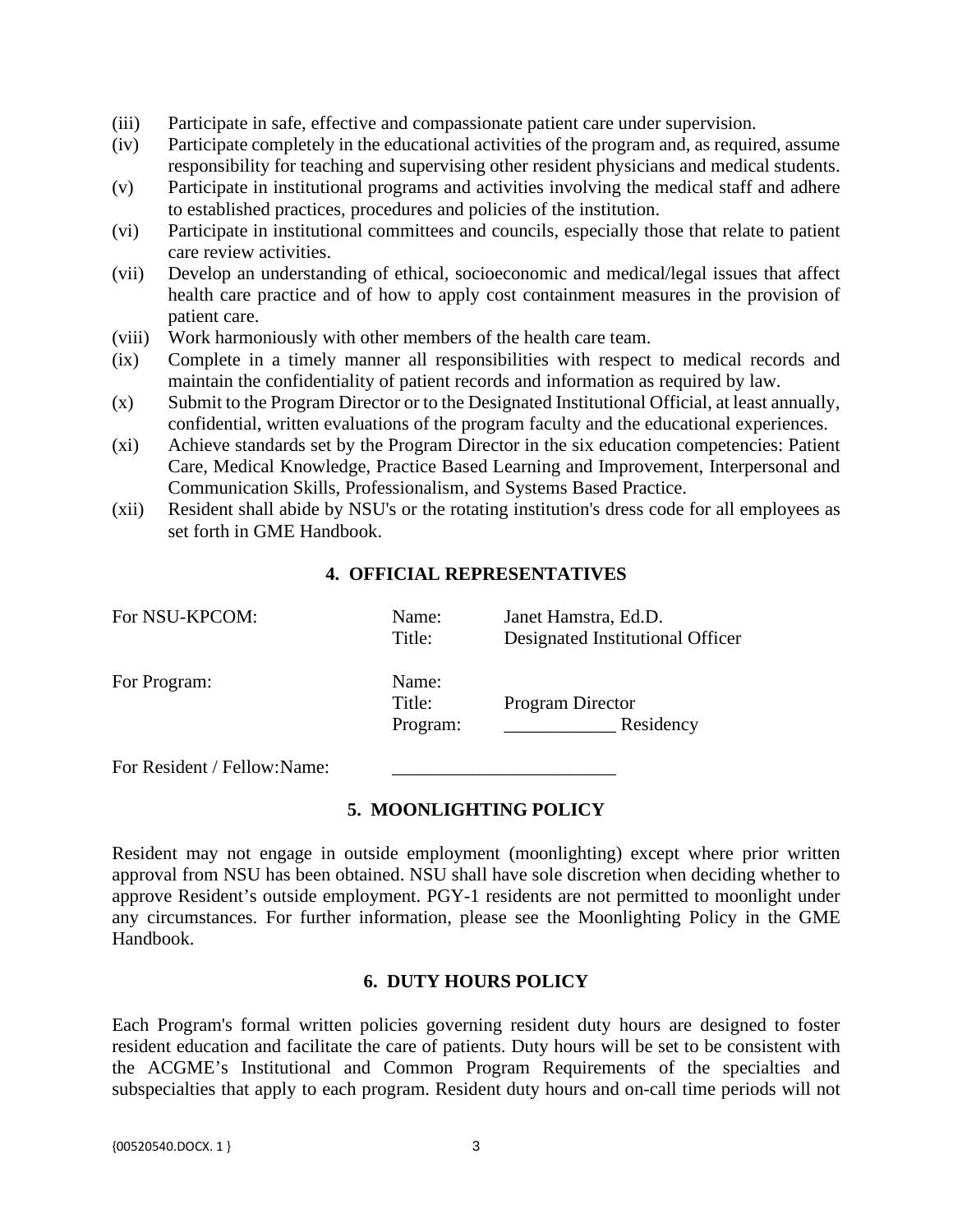be excessive. The structuring of duty hours and on-call schedules will be designed to focus on the needs of the patient, continuity of care, resident well-being, and the educational needs of the residents. These duty hour policies will apply to all institutions to which a resident rotates. For further information, please see the Duty Hours Policy in the GME Handbook.

### **7. SUBSTANCE ABUSE POLICY**

All resident physician candidates offered employment will be screened for the presence of nonprescribed substances/alcohol. Those candidates testing positive for same in the initial and confirmatory testing will not be employed at NSU in the absence of a reasonable explanation acceptable to NSU. Where a resident physician voluntarily reveals a current chemical dependency, rehabilitation may be offered.

Employed resident physicians reasonably suspected of substance abuse are required to submit to drug screening and those employed resident physicians who test positive for same on the initial and confirmatory tests and/or have in their possession illegal drugs or alcohol will be subject to disciplinary action up to and including immediate dismissal or be offered rehabilitation if NSU believes it is warranted by the circumstances. Retention of the resident physician will depend on successful participation in a rehabilitation program to continue until completion of the residency program. For further information, please see NSU's Drug and Alcohol-Free Workplace Policy in the NSU Employee Handbook and the Physician Impairment Policy in the GME Handbook.

### **8. GRIEVANCE POLICY**

NSU is committed to ensure an educational environment in which residents may raise and resolve issues without fear of intimidation or retaliation. Resident may request the resolution of a concern or dispute regarding his or her clinical and educational performance, conduct, and eligibility to continue in the Program though NSU's Grievance Procedure. The Grievance Procedure can be found in the GME Handbook.

# **9. RENEWAL AND PROMOTION**

Once accepted to the Program, Resident will remain within the Program for the duration of the term of this Agreement, unless removed for failure to satisfactorily perform or otherwise physically unable to continue in the Program as a result of illness, accident, approved medical or family leave, or any other approved leave or discontinuance.

Upon successful completion of the Program during the term of this Agreement, Resident shall be promoted to the subsequent PGY level and a subsequent contract may be offered.

If Resident is not to be renewed for another year of training after the expiration date of this Agreement, NSU will notify him or her no later than four (4) months prior to the expiration date of this Agreement. However, if the primary reason for non-renewal occurs within the four (4) months prior to the end of this Agreement, NSU will provide Resident with as much written notice of the intent not to renew training as the circumstances will reasonably allow.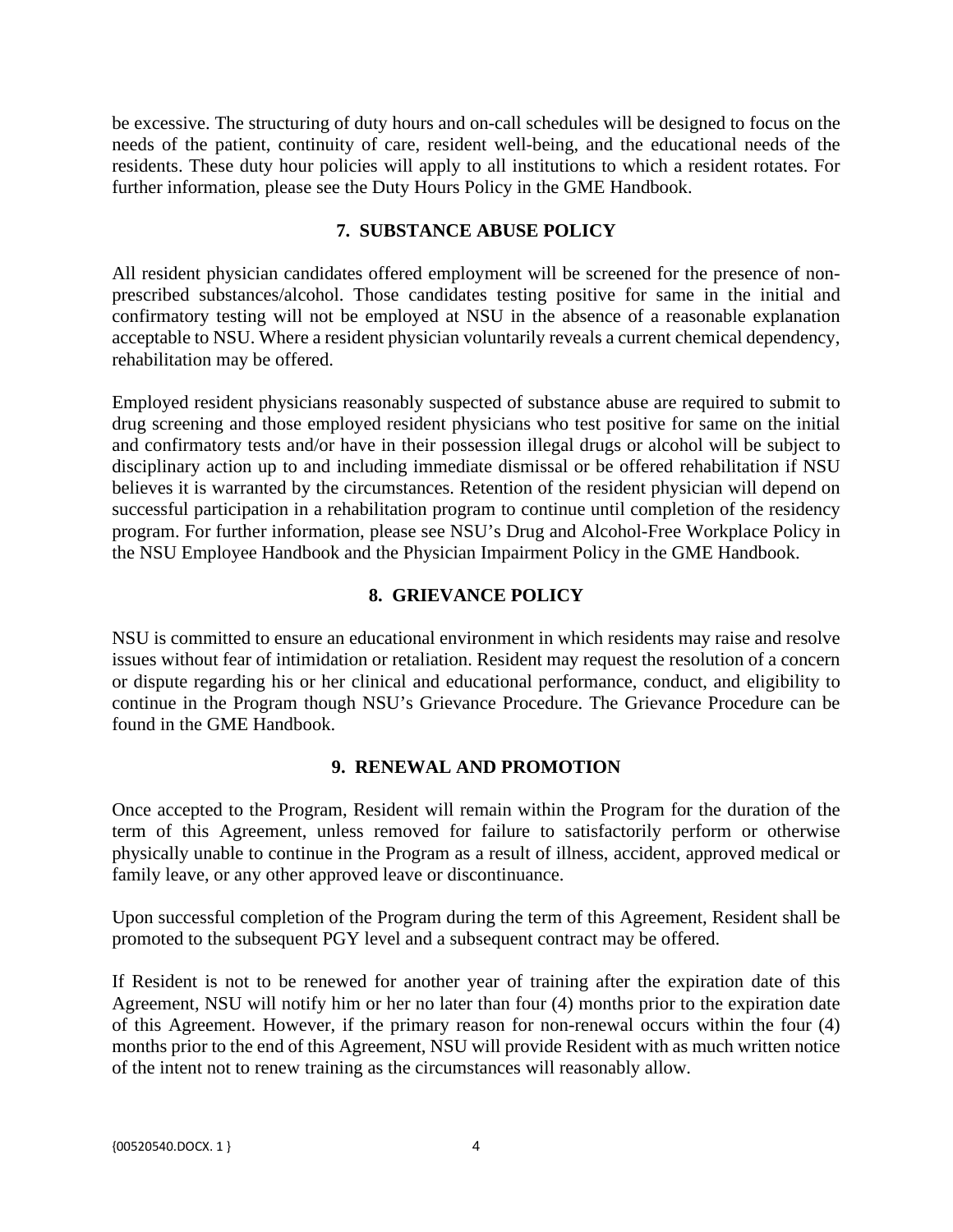No prior notice to Resident is required if he or she will not be renewed for another year of training due to termination for disciplinary reasons

If Resident is not to be promoted to the subsequent PGY level because Resident has failed to meet the competency-based criteria, the Program Director must notify the Resident in writing of his or her deficiencies and the reasons why he or she is not being promoted.

The Resident may appeal decisions not to renew, not to promote or to terminate from the Program in writing to the Designated Institutional Official. Decisions of the Designated Institutional Official may be appealed in accordance with Grievance Policy in the GME Handbook.

For further information, please refer to the Policy on Promotion, Appointment Renewal, and Non-Renewal/Dismissal in the GME Handbook.

# **10. EXCLUDED PROVIDER**

Resident understands and acknowledges that he or she may not participate in NSU's graduate medical education training program if he or she has now or has ever been 1) convicted of a criminal offense related to healthcare fraud or 2) excluded, debarred, sanctioned, or otherwise ineligible for participation in a "Federal Health Care Program" as defined at 42 U.S.C. 1320a-7b(f ) or in any other government payment program.

# **11. INSTITUTION CLOSURE OR RESIDENCY REDUCTION/CLOSURE**

In the event NSU intends to reduce the size of or close a residency program, or close the institution, the Graduate Medical Education Committee ("GMEC"), the Designated Institutional Official and Resident will be notified as soon as possible. In these circumstances, NSU will make every reasonable effort to fulfill the terms of this Agreement, which may include placement of Resident at an alternative site for the remainder of the current academic year. For further information, please refer to the Program Closures and Reductions Policy in the GME Handbook.

# **12. HARASSMENT-FREE WORK ENVIRONMENT**

NSU is committed to providing an Equal Employment Opportunity (EEO) to all its employees, including residents. Discrimination on the basis of race, religion, national origin, age, disability, veteran status, marital status, sex, sexual orientation, gender identification or any other basis protected by federal, state or local law, including verbal or physical harassment on the basis of any of the above characteristics, is prohibited and will not be tolerated. Such prohibited harassment consists of unwelcome sexual advances or comments; ethnic jokes; ethnic, racial, religious or agerelated slurs; and similar conduct. This policy is in accordance with the NSU's Equal Employment and Nondiscrimination Policies and its Sexual Harassment Policy and in all instances will adhere to the terms and procedures of those policies.

The Director of Human Resources is NSU's Equal Employment Opportunity Officer. If Resident feel as if he or she has been discriminated against or observes an act which may be interpreted to be discriminatory, has an absolute and unqualified duty to report it to the Director of Human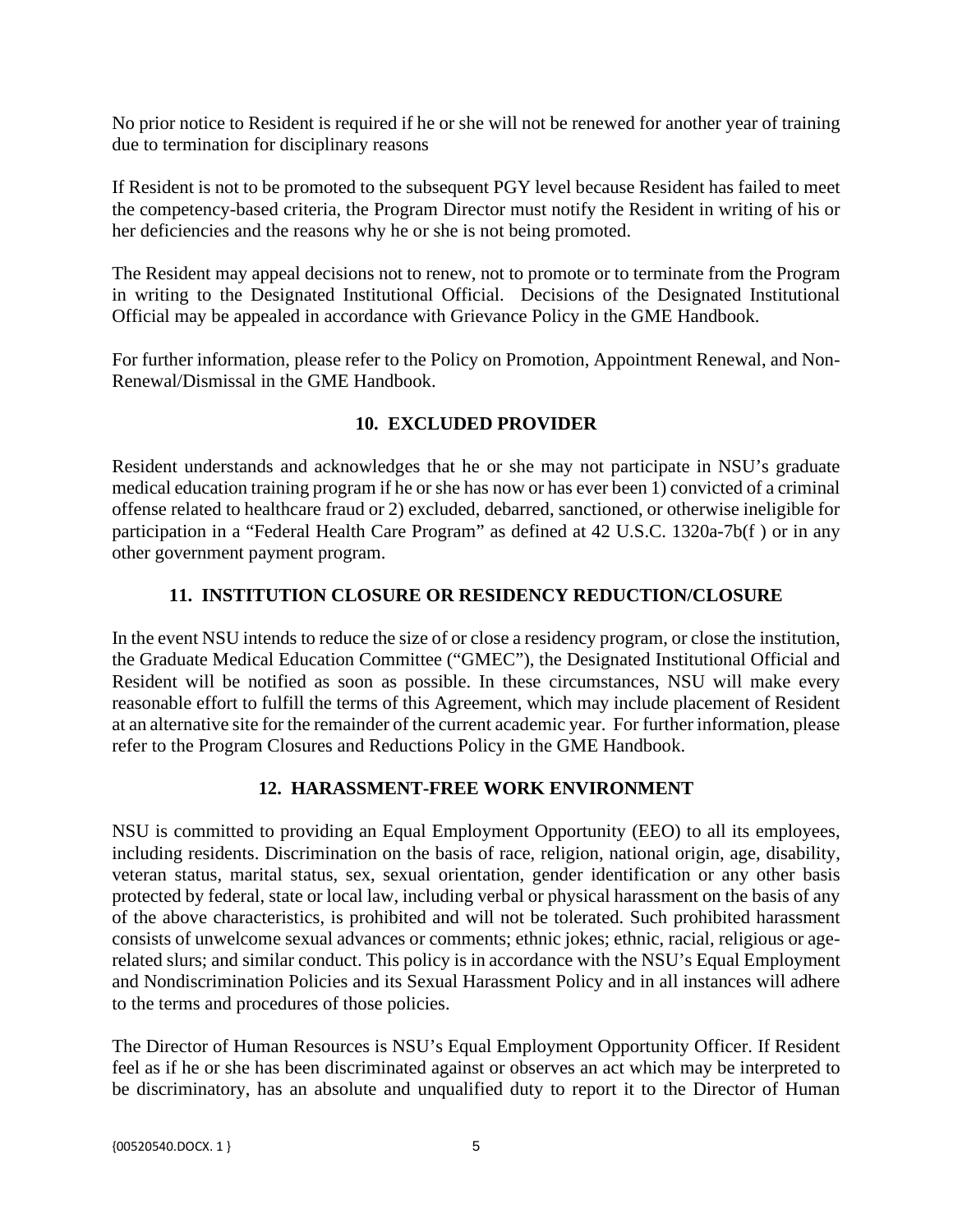Resources or his or her designee immediately. The Designated Institutional Official will be notified in each case.

### **13. ACCOMMODATION FOR DISABILITIES**

Resident may request accommodation for disability by following the procedure outlined in the NSU's policy for disability accommodation.

## **14. RESTRICTIVE COVENANTS**

Neither the UNIVERSITY nor its programs may require residents to sign a non-competition guarantee or restrictive covenant, as set forth in the UNIVERSITY's policy on restrictive covenants.

# **15. INTERPRETATION OF AGREEMENT**

Questions regarding the terms and conditions of this Agreement shall be submitted in writing to the Designated Institutional Official for review. A final and binding written response will be rendered by NSU within thirty (30) days from the date the request was received by the Designated Institutional Official.

### **16. TERMINATION OF THE AGREEMENT**

This Agreement may be terminated for the following reasons:

Death or Disability. Resident's appointment shall immediately terminate upon death or if Resident is or becomes disabled and unable to perform the essential functions of his or her duties with or without reasonable accommodation.

Termination of Appointment. The Program Director may terminate or suspend Resident's appointment and continued participation in the Program at any time during the term of this Agreement due to personal or professional misconduct (non-academic) and/or academic reasons as set forth in the GME Handbook or dismiss Resident from the Program. Resident will be advised in writing of the basis for the disciplinary action. If Resident's appointment is suspended or terminated, or Resident is dismissed from the Program, Resident has the right to appeal the decision through NSU's Grievance Procedure.

Resignation. Resident may terminate his or her appointment hereunder upon ninety (90) days written notice or such shorter notice period as the Program Director shall approve. In the event that Resident is unable or unwilling to return to duty on the agreed upon date after an approved medical or family leave, or other approved leave or discontinuance, such action shall be deemed to be Resident's resignation from the residency Program and this Agreement shall terminate immediately.

Upon termination of this Agreement for reasons cited herein, the only obligation of NSU shall to be to pay Resident's stipend earnings which may have accrued hereunder up to the date of such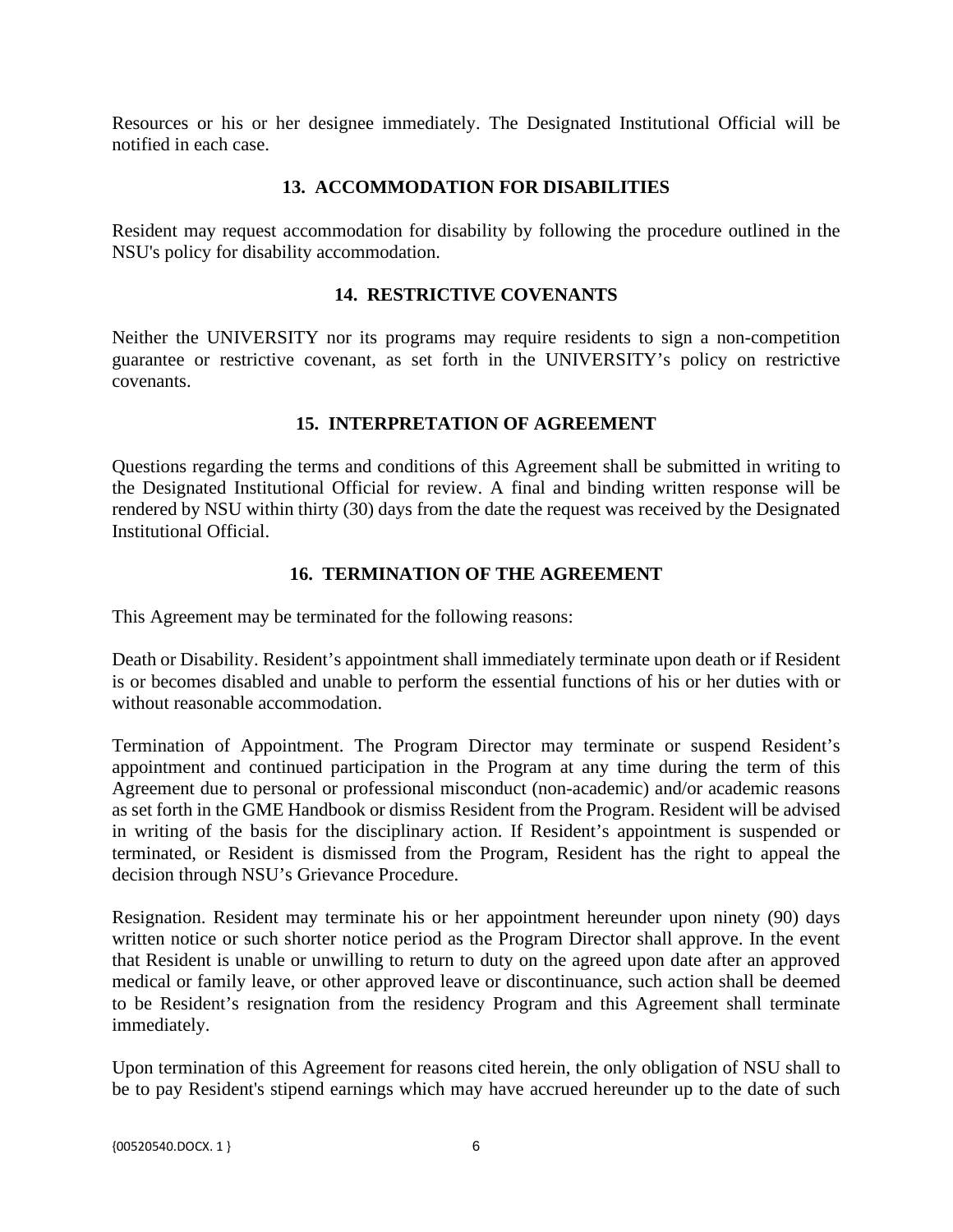termination or suspension. The final clearance procedure as outlined in the GME Handbook must be adhered to prior to termination of employment.

### **17. MISCELLANEOUS**

This Agreement and its accompanying attachments (listed below) represent the entire understanding of the parties with respect to the matters covered herein, and supersedes all prior or contemporaneous agreements, discussions, negotiations, and representations, whether written or oral. This Agreement may only be altered, amended, or modified by a writing duly signed by the parties.

This Agreement shall be construed in accordance with the laws of the State of Florida. With respect to any action arising out of this Agreement, the parties accept the exclusive jurisdiction of the state courts in Florida and agree that venue shall lie exclusively in Broward County, Florida.

If any term or provision of the Agreement is found to be illegal or unenforceable by a court or competent jurisdiction, the remainder of the Agreement shall remain in full force and effect to the maximum extent permitted by law.

A waiver by either party or any breach of this Agreement shall not be deemed a waiver of any subsequent breach of the same provision or the breach of any other provision. All waivers must be in writing and executed by the waiving party.

Termination of the Agreement will not affect the parties' rights or obligations that, by their nature and context, are intended to survive termination of the Agreement.

# **18. ATTACHMENTS**

The following NSU policies are attached to and made a part of this Agreement:

- Promotion, Appointment Renewal, and Non-Renewal/Dismissal Policy
- Grievance Policy
- 20\_\_\_ 20\_\_\_ Summary of Resident Benefits
- Health and Disability Policy
- Vacation and Leaves of Absence Policy (including notification of effect of leave on program completion)
- Clinical and Educational Work Hours Policy
- Moonlighting Policy